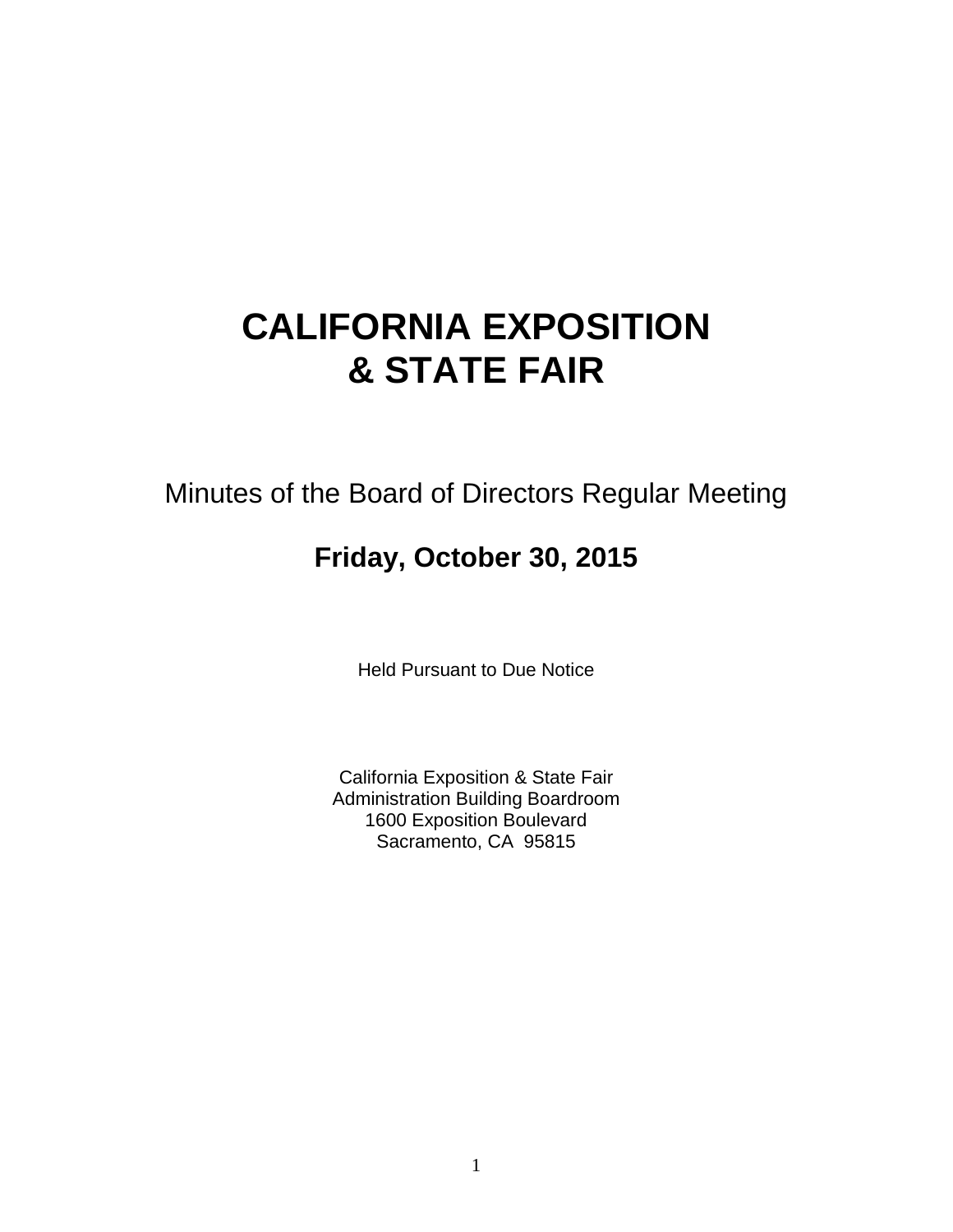#### **Directors Present**

Director David Mallel, Chair Director Patrick O'Brien, Vice Chair Director Rima Barkett Director Sonney Chong Director Corny Gallagher Director Rina V. DiMare Director Rex Hime Director Hallie Ochoa Director Mark Nelson Director Willie Pelote

#### **Staff Present**

Rick Pickering, Chief Executive Officer (CEO) Sonya Logman, External Affairs Director Carrie Wright, Programs Director Samantha Brown, Financial Officer (CFO) Marcia Shell, Assistant General Manager, Operations (AGM) Chef Robert Craft, Law Enforcement Jay Carlson, Ag Program Manager Zane Glaser, Accouting/Finance Lisa McKnight, Recording Secretary

#### **Others Present**

Amber Williams, Glass Agency Rich Byrum, Butler Amusement Mitch Brajevich, Butler Amusement

#### **1. CALL TO ORDER**

The meeting was called to order by Chair Mallel at 1:04 p.m.

Chair Mallel noted that the Mission Statement, Policy Statement and Public Comment Statement were included in the Agenda. He then read the Public Comment statement.

#### **2. PLEDGE OF ALLEGIANCE**

Chair Mallel led the Board, Staff and Guests in the Pledge of Allegiance.

# **3. ROLL CALL**

At the request of Chair Mallel, Roll Call was conducted by CEO Pickering and a full quorum was present.

#### **4. INTRODUCTION OF GUESTS & STAFF**

Introduction of Guests and Staff were made around the room.

# **5. MINUTES OF MEETINGS**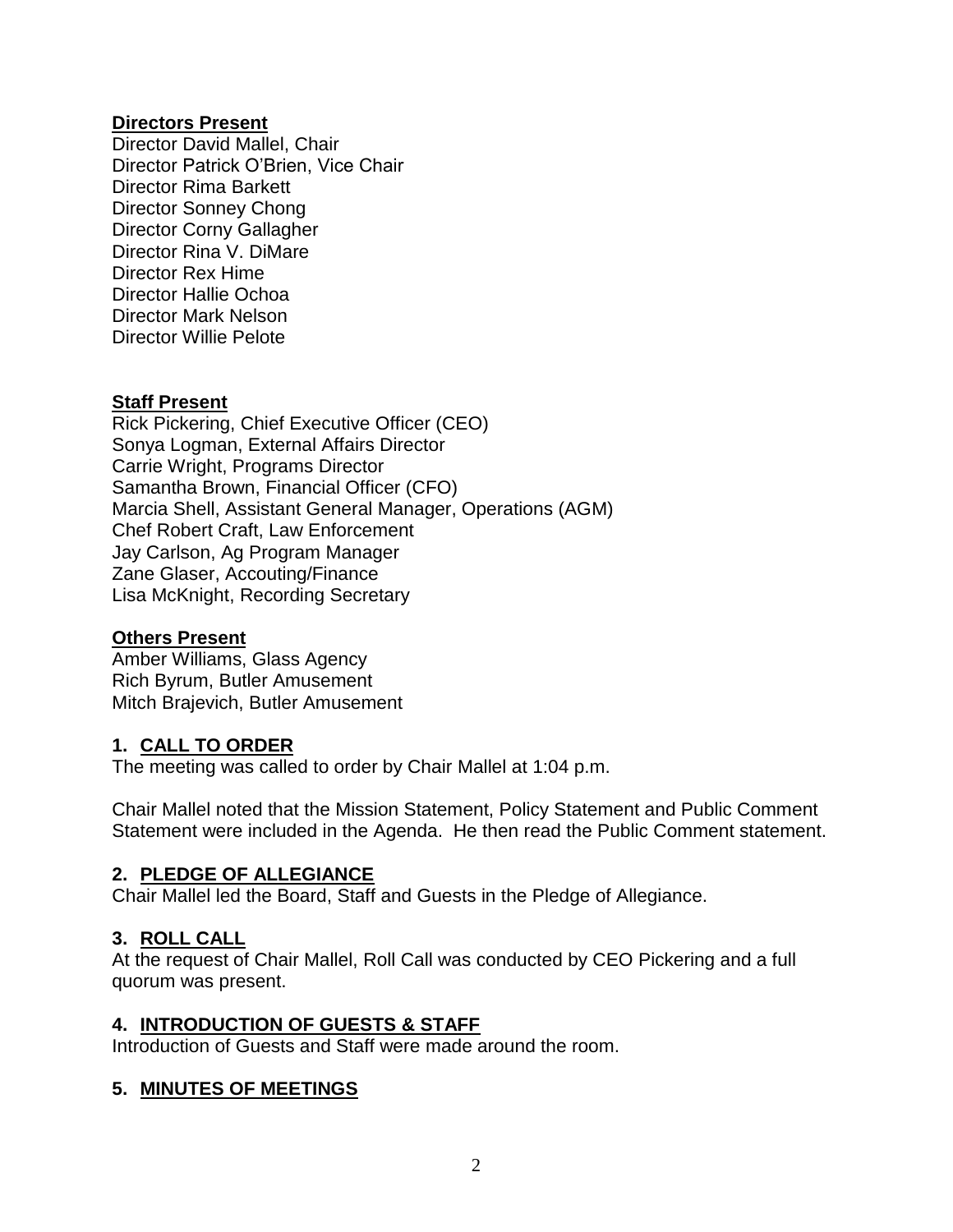- **a.** Approve Expo Facility & Operations Committee Meeting Minutes of September 25, 2015.
- **b.** Approve Finance Committee Meeting Minutes of September 25, 2015.
- **c.** Approve Board Meeting Minutes of September 25, 2015.

**MOTION:** It was moved, seconded (Barkett/Pelotet), and unanimously approved to approve Agenda Items 5a, 5b, and 5c.

# **6. COMMITTEE STAFF REPORTS**

# **a. Exposition Facilities & Operations Staff Report**

CEO Pickering noted that each item from the Committee would be addressed later in today's Meeting, under the Unfinished Business section of the Board's Agenda.

AGM Shell provided a brief slide show of photos that had been taken at various events and shows at Cal Expo over the past 90 days.

# **b. Finance Committee Report**

Committee Chair Gallagher reported that the Committee met earlier today and reviewed Cal Expo's Third Quarter Financial Report and related fiscal documents. He noted that it is prudent to try and obtain greater flexibility in recruiting, hiring and compensating Staff at all levels of the Cal Expo organization, and expressed frustration with being locked into the State's antiquated personnel system. He suggested that a "performance base" bonus program might provide the Board with additional tools. Following discussion, it was noted that it would be very difficult to create much flexibility in the State's personnel system.

**MOTION:** It was moved, seconded (O'Brien/Gallagher) and unanimously approved to approve the Cal Expo's Third Quarter Financial Statement.

# **c. World Food Expo Report**

Director Barkett presented a slide show of various photos that she took while attending the World Food Expo in Milan. She noted that it was an honor for CEO Pickering to serve as the opening keynote speaker for the World Food Week at the World Food Expo. CEO Pickering provided a brief overview of the experience and thanked the Sacramento Convention & Visitors Bureau for funding this speaking trip. He noted that the subject matter of his presentation was How California moves food locally, Nationally and Globally, and how he tied in "Sacramento – America's Farm to Fork Capital" in exchange for support from the SCVB. Director Barkett noted that this helped place Cal Expo, State Fair, Sacramento and California on an international stage.

# **7. UNFINISHED BUSINESS**

#### **a. Review and Approve Service Agreement No. 20042 Extension with Glass Agency for the 2016 State Fair**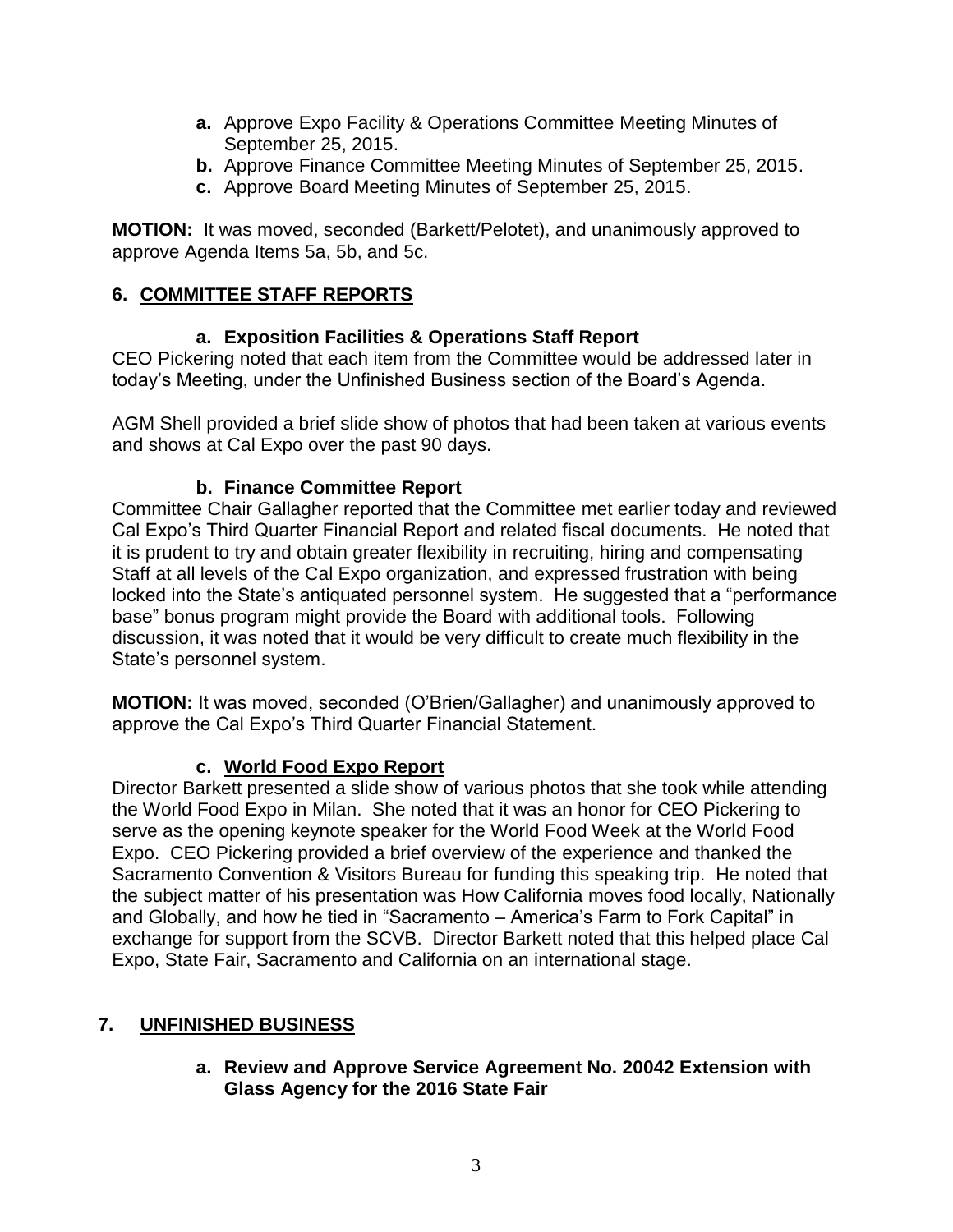CEO Pickering noted that the Board had previously reviewed the performance of Glass Agency and that this would be the final extension year allowed in the existing Agreement. The original Agreement was for One Year, with Two-One Year extensions. Discussion ensued and Board Members expressed compliments to Glass Agency for the Blue Ribbon marketing campaign. CEO Pickering noted that as a State Agency, Cal Expo would need to competitively bid for marketing services once the existing Agreement expires.

**MOTION:** It was moved, seconded (Pelote/Gallagher) and unanimously approved to approve the final extension year with Glass Agency.

#### **b. Review and Approve Proposed 'Deal Points" for the Sky Ride Project with Butler Amusements.**

CEO Pickering and CFO Brown reviewed the negotiated Deal Points with the Board. Mitch Brajevich and Rich Byrum from Butler Amusements reported that the engineers found the existing Sky Ride footings to be in excellent shape. Mr Brajevich and Mr Byrum addressed various questions raised by members of the Board, including layout of the route, cost of construction, Sky Ride capacity, safety, insurance levels, and contract negotiations. CFO Brown presented a historical overview and financial analisis for the previous Sky Ride that was operated from 2004-2008 by RCS.

**MOTION:** It was moved, seconded (Gallagher/Pelote) and unanimously approved to approve the Deal Points for the proposed Sky Ride as presented. CEO Pickering noted that the Revenue Generating Agreement would be finalized and returned to the Board for approval now that the Deal Points had been agreed to.

# **c. Review and Update of Extension of the Revenue Generating Agreement with Palace Entertainment for Raging Waters.**

CEO Pickering, AGM Shell and CFO Brown updated the Board on the positive performance of the Raging Waters waterpark. It was noted that the previous park owner had underperformed, so Palace Entertainment bought them out some 10 years ago. Due to the cost of the buyout, and the cost of much needed capital improvements, the initial Agreement was for 10 years with an automatic 10 year renewal. Following discussion, Board members recommended that Staff continue drafting documents that are necessary to extend the Revenue generating Agreement with Palace Entertainment, and return such document to the Board for approval.

**d. Update on Cal Expo Renewal Efforts and Request For Qualifications** CEO Pickering provided the Board with an outline of the process and timeline that was used in the Request For Qualifications (RFQ,) to develop on a lease-hold basis a portion or all of Cal Expo by private parties. Staff granted a request to extend the original deadline for Responses by 30 days. However, no Responses to the RFQ were submitted. General discussion ensued regarding how funds might be generated to address Cal Expo's aging infrastructure. Director O'Brien reported that the two-person subcommittee would explore alternative sources of revenue to support capital needs.